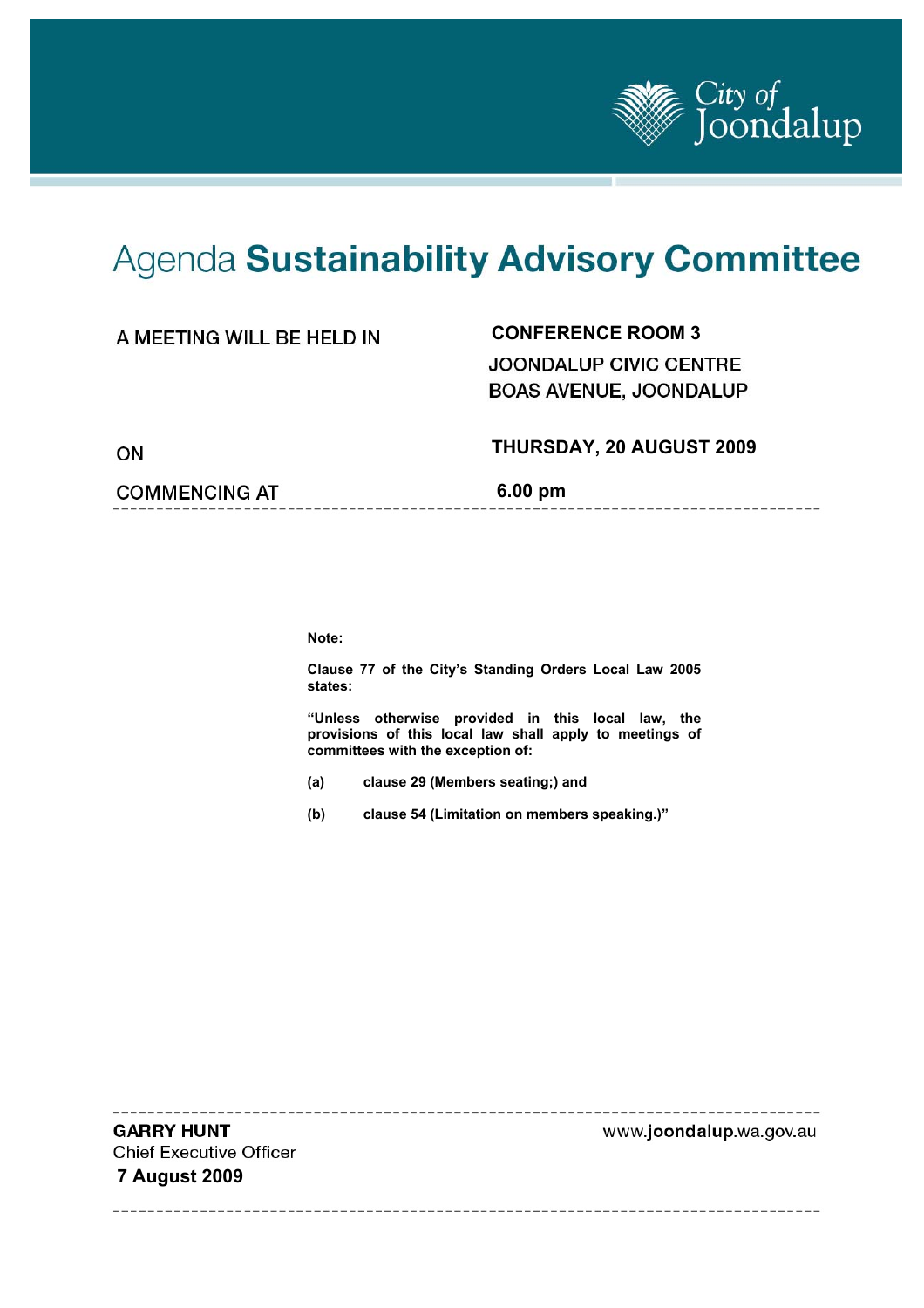### **TABLE OF CONTENTS**

| <b>Item No</b> | Title                                                                          | Page No |
|----------------|--------------------------------------------------------------------------------|---------|
|                | Declaration of Opening                                                         | 4       |
|                | Apologies/Leave of absence                                                     | 4       |
|                | <b>Confirmation of Minutes</b>                                                 | 4       |
|                | Announcements by the Presiding Person without discussion                       | 4       |
|                | Declarations of Interest                                                       | 4       |
|                | Identification of matters for which the meeting may sit behind<br>closed doors | 4       |
|                | Petitions and deputations                                                      | 4       |
|                | Reports                                                                        | 4       |
| Item 1         | <b>Sustainability Advisory Committee Workshop</b>                              | 5       |
|                | Motions of which previous notice has been given                                | 7       |
|                | Requests for Reports for future consideration                                  | 7       |
|                | Closure                                                                        | 7       |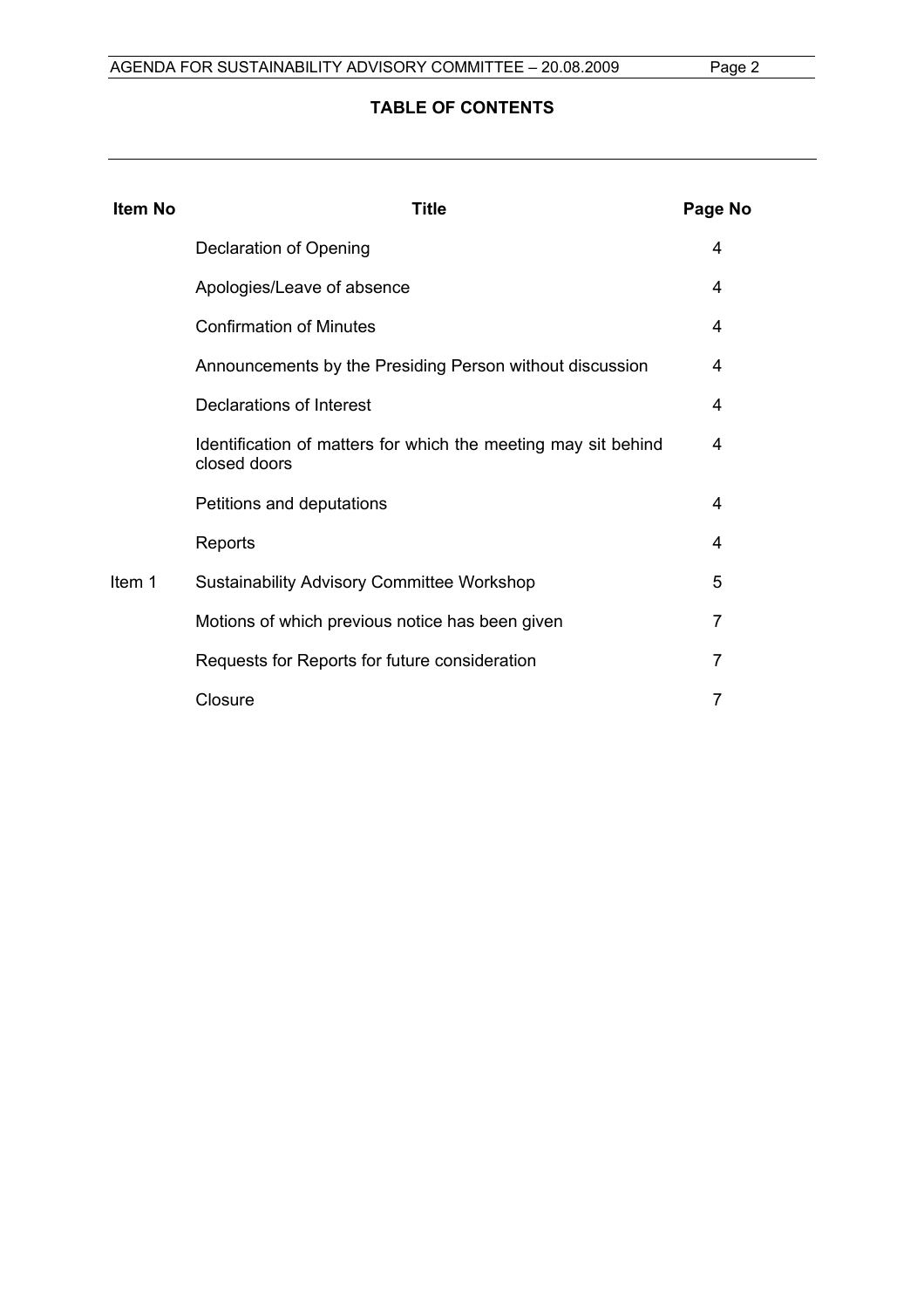## **CITY OF JOONDALUP**

Notice is hereby given that a meeting of the **SUSTAINABILITY ADVISORY COMMITTEE**  will be held in Conference Room 3, Joondalup Civic Centre, Boas Avenue, Joondalup on **THURSDAY, 20 AUGUST 2009 commencing** at **6.00pm.** 

GARRY HUNT Chief Executive Officer  $\Box$  Joondalup Joondalup 7 August 2009 Western Australia

## **AGENDA**

#### **Committee Members**

*Cr Brian Corr Presiding Person Cr Russ Fishwick Vacant* 

*Cr Mike Norman Deputy Presiding Person* 

*Mr Steve Magyar Community Representative Mr Rainer Repke Community Representative Mr Alan Green Community Representative Mr John Chester Community Representative Mr John Rule Community Representative Mr Peter Jacoby Community Representative Dr Ute Goeft Community Representative Vacant Community Representative* 

#### **Quorum for Meetings (6)**

The quorum for a meeting is to be at least 50% of the number of offices (whether vacant or not) of members of the committee.

#### **Simple Majority:**

A simple majority is to be more than 50% of those members present at the meeting.

#### **Absolute Majority: (7)**

An absolute majority is to be more than 50% of the number of offices (whether vacant or not) of the committee.

#### **Casting Vote:**

In the event that the vote on a motion is tied, the presiding person must cast a second vote.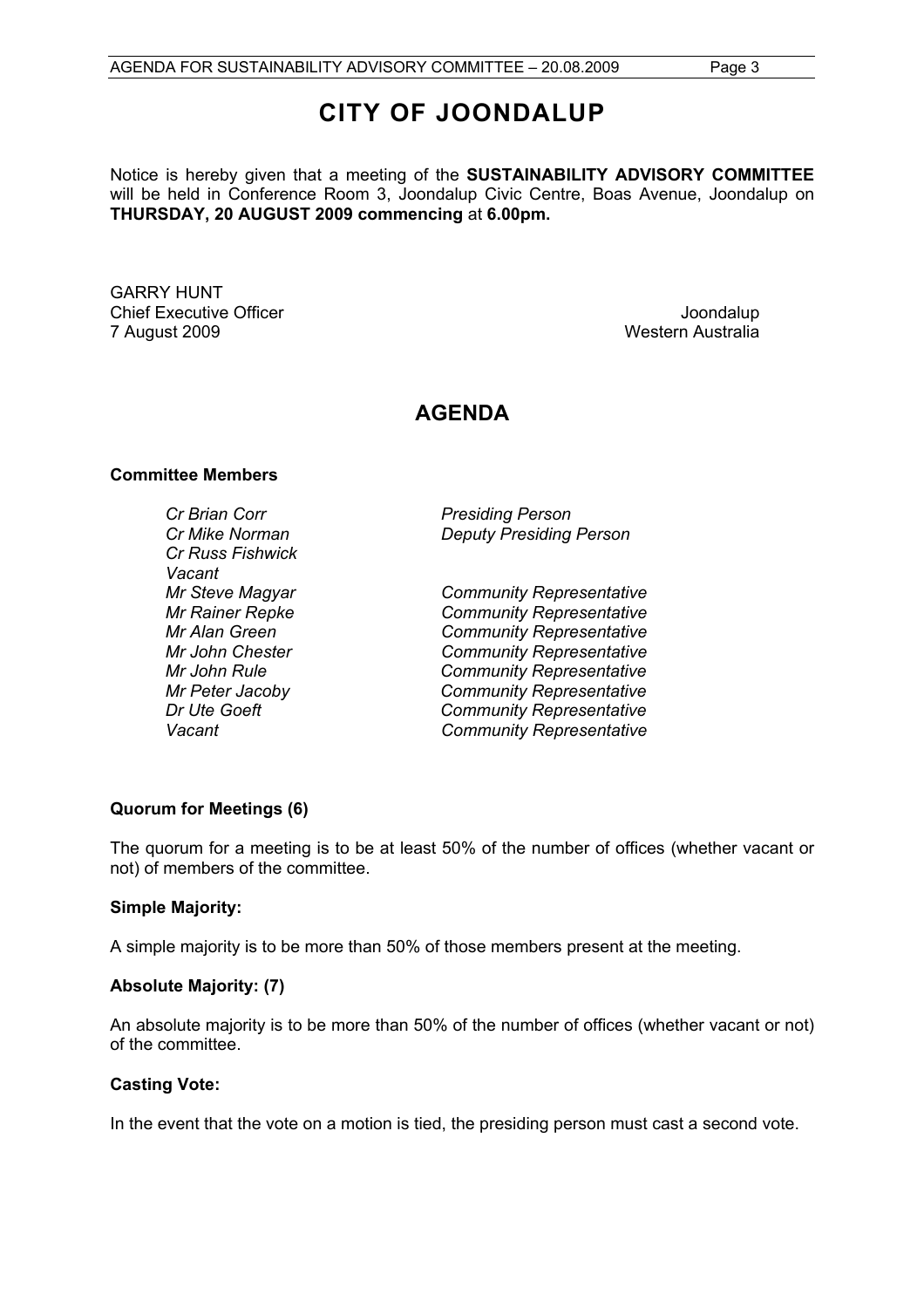#### **Terms of Reference**

- $\triangleright$  To recommend to the City of Joondalup Council on policy, advice and appropriate courses of action that promote sustainability, which is (1) environmentally responsible, (2) socially sound and (3) economically viable.
- $\triangleright$  To provide advice to Council on items referred to the Committee from the City of Joondalup administration.

#### **DECLARATION OF OPENING**

#### **APOLOGIES/LEAVE OF ABSENCE**

#### **Leave of absence previously approved:**

Cr Brian Corr 18 – 23 August 2009 inclusive

#### **CONFIRMATION OF MINUTES**

MINUTES OF THE SUSTAINABILITY ADVISORY COMMITTEE HELD 18 JUNE 2009

#### **RECOMMENDATION**

**That the minutes of the meeting of the Sustainability Advisory Committee held on 18 June 2009 be confirmed as a true and correct record.** 

**ANNOUNCEMENTS BY THE PRESIDING PERSON WITHOUT DISCUSSION** 

**DECLARATIONS OF INTEREST** 

**IDENTIFICATION OF MATTERS FOR WHICH THE MEETING MAY SIT BEHIND CLOSED DOORS** 

**PETITIONS AND DEPUTATIONS** 

**REPORTS**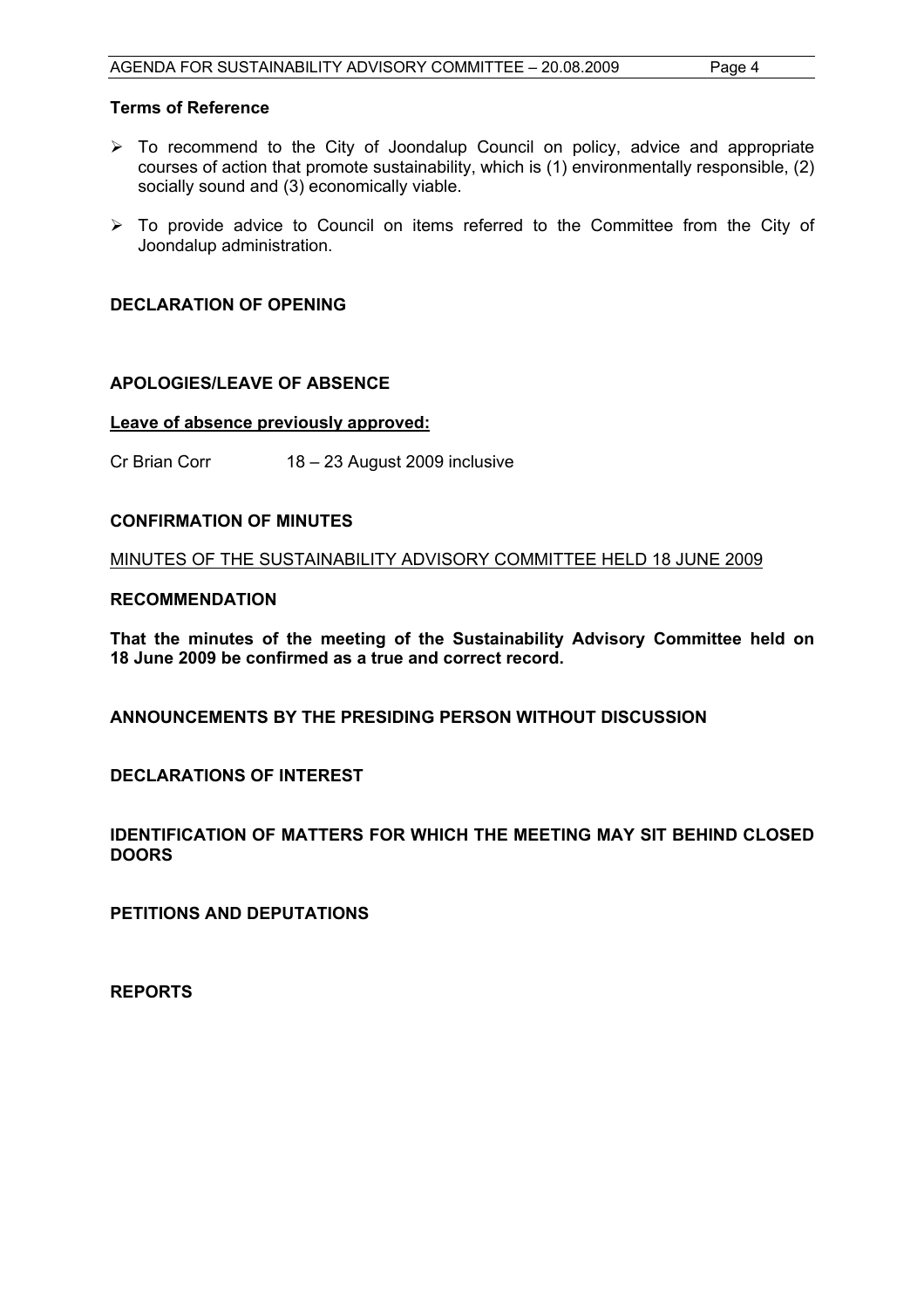## **ITEM 1 SUSTAINABILITY ADVISORY COMMITTEE WORKSHOP**

| <b>WARD:</b> | All |  |
|--------------|-----|--|
|              |     |  |

**RESPONSIBLE** Mr. Jamie Parry **DIRECTOR:** Governance and Strategy

**FILE NUMBER:** 00906

**ATTACHMENTS:** Nil

#### **PURPOSE/EXECUTIVE SUMMARY**

For the Sustainability Advisory Committee (SAC) to give consideration to the format and preferred date for its workshop.

#### **BACKGROUND**

At its meeting held on 19 May 2009, Council resolved to:

 *"SUPPORT the request from the Sustainability Advisory Committee to hold a workshop with officer support:* 

- *(a) To allow the Committee to better develop ideas and recommendations to Council whilst limiting the impact on the City's resources;*
- *(b) To gather information to be able to advise Council on how, with suitable planning, the City can ensure its future sustainability under the influence of global changes including, but not limited to:* 
	- *Climate;*
	- *Availability of energy;*
	- *Availability of water;*
	- *Sustainable practices being used in the award-winning HIA Green Smart River gums estate in Baldivis;*
	- *Environmentally sustainable design used in the Stock land South Beach residential development near Fremantle (City of Cockburn)"*

#### **DETAILS**

#### **Issues and options considered:**

The SAC is required to give consideration to the format and preferred date for its workshop.

It is recommended that a date be set during September 2009.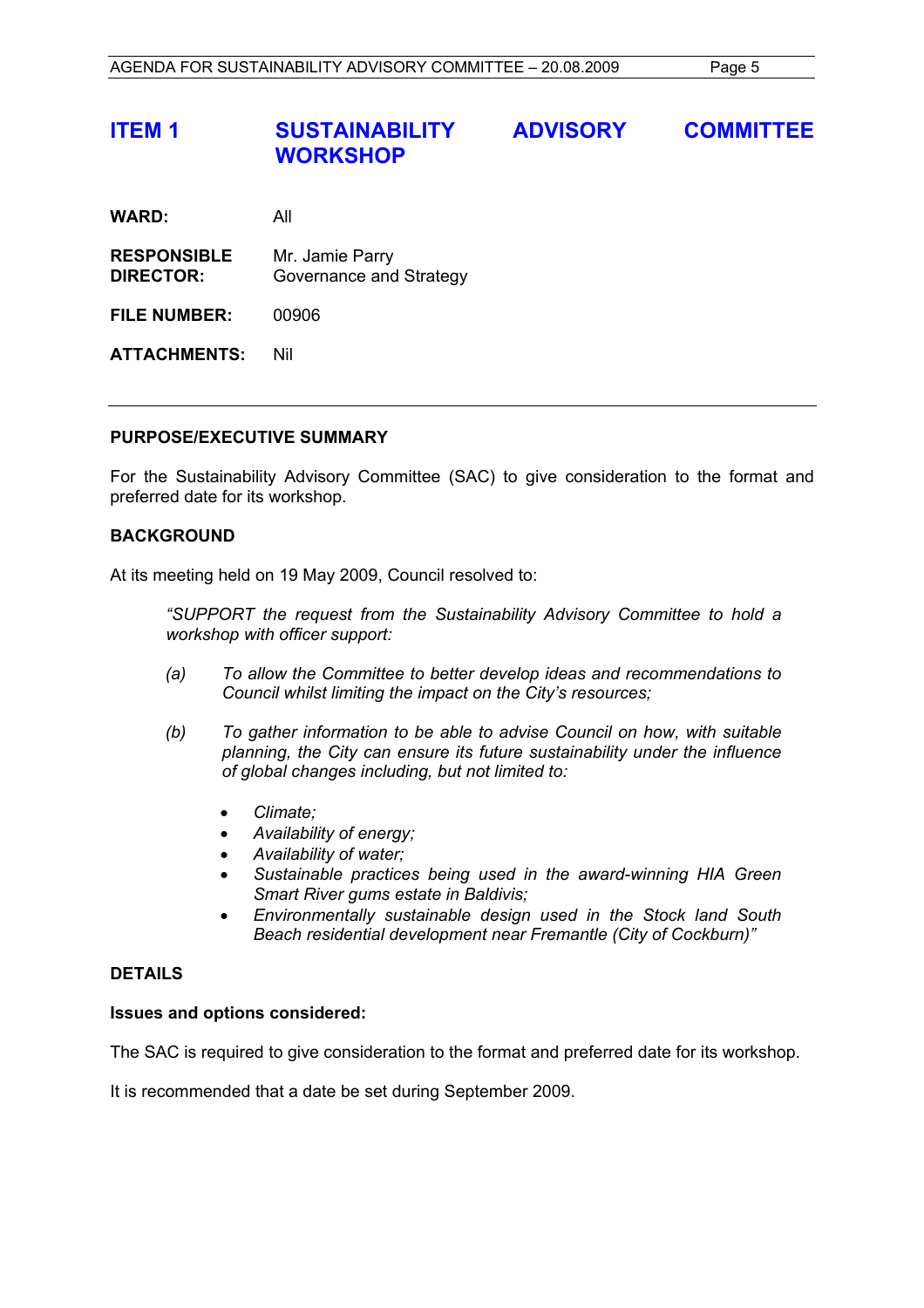#### **Legislation/Strategic Plan/Policy Implications**

| Legislation           | Not applicable. |                                                                                    |
|-----------------------|-----------------|------------------------------------------------------------------------------------|
| <b>Strategic Plan</b> | Key Focus Area: | <b>Organisation Development</b>                                                    |
|                       | Objective:      | ensure the City<br>and<br>responds<br>To<br>to<br>communicates with the community. |
| <b>Policy</b>         | Not applicable. |                                                                                    |

#### **Risk Management considerations:**

Not applicable.

#### **Financial/Budget Implications:**

Not applicable.

#### **Regional Significance:**

The Sustainability Advisory Committee provides an opportunity for consideration of regional matters that may impact on local sustainability.

#### **Sustainability implications:**

The Sustainability Advisory Committee provides a forum for consideration of a range of sustainability issues by Elected Members and community representatives with local knowledge and expertise.

#### **Consultation:**

Nil.

#### **COMMENT**

It is requested that the SAC give consideration to the format and preferred date for the workshop. An officer from the City will be in attendance to provide technical advice on issues raised during the workshop.

#### **VOTING REQUIREMENTS**

Simple majority.

#### **RECOMMENDATION**

**That the Sustainability Advisory Committee gives consideration to the format and preferred date of its workshop.**